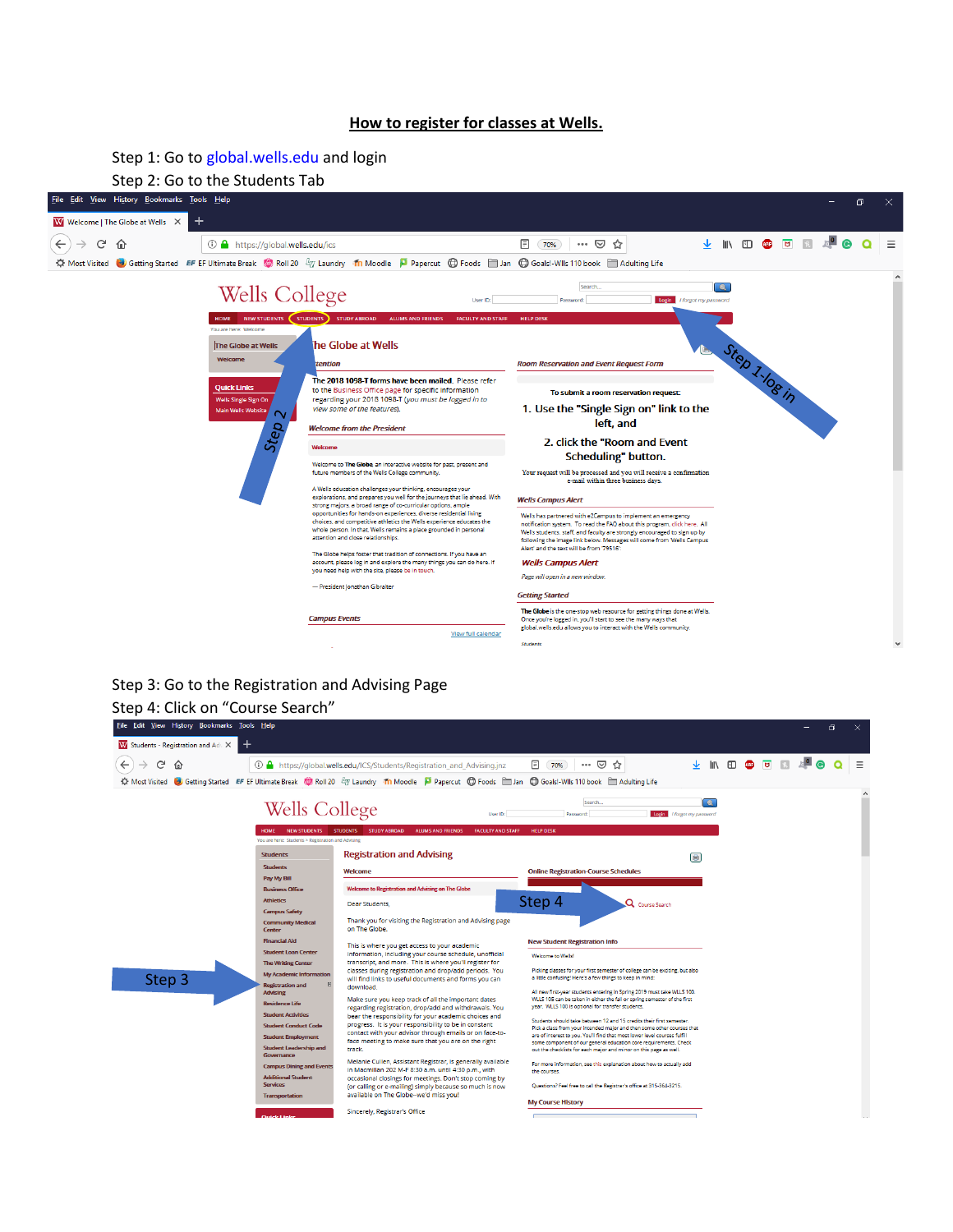Step 5: Be sure to select the correct "Term." In this case, you will need to select "Fall 2022" from the drop down menu. Then, click "Search."

| Edit View History Bookmarks Tools Help<br><b>File</b>                                                                                                                                                                                                                                                                                                                                                                                                                                                                                                                                              |                                                                                                                                                                                                                                                                                                                                                                                                                                                                                                                                                                                                                                                                                                                                     | σ<br>$\times$                                                                                                                                            |
|----------------------------------------------------------------------------------------------------------------------------------------------------------------------------------------------------------------------------------------------------------------------------------------------------------------------------------------------------------------------------------------------------------------------------------------------------------------------------------------------------------------------------------------------------------------------------------------------------|-------------------------------------------------------------------------------------------------------------------------------------------------------------------------------------------------------------------------------------------------------------------------------------------------------------------------------------------------------------------------------------------------------------------------------------------------------------------------------------------------------------------------------------------------------------------------------------------------------------------------------------------------------------------------------------------------------------------------------------|----------------------------------------------------------------------------------------------------------------------------------------------------------|
| $^+$<br>W Students - Registration and Adv X                                                                                                                                                                                                                                                                                                                                                                                                                                                                                                                                                        |                                                                                                                                                                                                                                                                                                                                                                                                                                                                                                                                                                                                                                                                                                                                     |                                                                                                                                                          |
| G<br>$\leftarrow$<br>⋒                                                                                                                                                                                                                                                                                                                                                                                                                                                                                                                                                                             | <b>① △</b> https://qlobal.wells.edu/ICS/Students/Registration and Advising.jnz?portl<br>70%                                                                                                                                                                                                                                                                                                                                                                                                                                                                                                                                                                                                                                         | 业 Ⅲ Ⅲ 四 四 Ⅲ 四 四<br>Ξ<br>$\cdots$ $\odot$<br>☆                                                                                                            |
| <b>XX</b> Most Visited<br><b>Students</b><br>Pay My Bill<br><b>Business Office</b><br><b>Athletics</b><br><b>Campus Safety</b><br><b>Community Medical</b><br><b>Center</b><br><b>Financial Aid</b><br><b>Student Loan Center</b><br><b>The Writing Center</b><br><b>My Academic Information</b><br><b>Registration and</b><br><b>Advising</b><br><b>Residence Life</b><br><b>Student Activities</b><br><b>Student Conduct Code</b><br><b>Student Employment</b><br><b>Student Leadership and</b><br>Governance<br><b>Campus Dining and Events</b><br><b>Additional Student</b><br><b>Services</b> | Getting Started EF EF Ultimate Break C Roll 20 47 Laundry Th Moodle P Papercut C Foods 3 Jan C Goals!-Wils 110 book 3 Adulting Life<br><b>Online Registration-Course Schedules - Course Search</b><br>Course Search > Course Search<br><b>Course Search</b><br>Term: Spring 2019<br>$\checkmark$<br>Department: All<br>$\checkmark$<br><b>Course Number</b><br>$\vee$ to<br>$\checkmark$<br>Range:<br><b>Title: Begins With</b><br>$\sim$<br>Course Code: Begins With ~<br>Division: All<br>$\checkmark$<br>Method: All<br>$\checkmark$<br>Time:<br>$\sim$ To:<br>$\checkmark$<br>Meets on any day(s)<br>$\bigcirc$ Meets only on the selected days<br>Monday<br>$\Box$ Friday<br>Tuesday<br>Saturday<br>Wednesday<br>$\Box$ Sunday | <b>Make sure this is correct</b>                                                                                                                         |
| <b>Transportation</b><br><b>Quick Links</b><br>Wells Single Sign On<br><b>Main Wells Website</b><br>Step 5                                                                                                                                                                                                                                                                                                                                                                                                                                                                                         | Thursday<br>Faculty: All<br>$\checkmark$<br>Campus: All<br>$\checkmark$<br>Building: All U<br>Section Status: Open or Full v<br>Min/Max Hours:<br>Search<br>Reset                                                                                                                                                                                                                                                                                                                                                                                                                                                                                                                                                                   | NOTE: Leaving all of these search<br>boxes as the default (blank) will allow<br>you to see the whole listing of classes<br>offered in the upcoming term. |

Step 6: Add the courses you want to take. Check the box in the "Add" column. You can click on the course code for more information about the course. The "Status" tells you if the course is open or full and "Seats Open" tells you how many seats remain in the class. If a class is full, adding it will give you the option to "add to the waitlist" and will inform you what position you are on the waitlist.

| <b>Campus Safety</b>                                                               |                      |                   |                                                                                                                                                            |                                               |                      |             |                                                                                                                                                           |                       |                                                     |
|------------------------------------------------------------------------------------|----------------------|-------------------|------------------------------------------------------------------------------------------------------------------------------------------------------------|-----------------------------------------------|----------------------|-------------|-----------------------------------------------------------------------------------------------------------------------------------------------------------|-----------------------|-----------------------------------------------------|
| Community Medical<br>Center                                                        | Search<br>Assin      | Term: Spring 2019 |                                                                                                                                                            | Division: All                                 |                      |             | Search                                                                                                                                                    | criteria still apply. | <b>Inchester</b>                                    |
| <b>Financial Aid</b>                                                               |                      |                   |                                                                                                                                                            |                                               |                      |             |                                                                                                                                                           |                       |                                                     |
| Stud                                                                               | <b>Add</b> Textbooks | <b>Pointer</b>    |                                                                                                                                                            | <b>Faculty</b>                                | <b>Beats</b><br>Dore |             | <b>Balax</b> Interdale                                                                                                                                    |                       | Credits: Regis Date - End Date                      |
| <b>Nigen Center</b><br>The <sup>1</sup>                                            |                      | ANTH 161          | Introduction to Anthropology(CAR)                                                                                                                          | Olson,<br><b>Ernest G</b>                     | 3/98                 |             | Open WF 2:30 PM-3:45<br>PM: Main Campus,<br>Zabriskie Hall, 307                                                                                           | 3.00                  | 1/17/2019 5/10/2019                                 |
| Check box to add course                                                            |                      |                   | ANTH 222 Anthropology, Reig, & Colonialism (CAR)                                                                                                           | Olson,<br><b>Ernest G</b>                     |                      |             | 9/18 Full MW11:00 AM-12:15 3.00<br><b>PM: Main Campus</b><br>Zabriskie Hall, 306                                                                          |                       | 1/17/2019 5/10/2019                                 |
| <b>anities</b><br>Study                                                            |                      |                   | ANTH 230 Culture & Gardens                                                                                                                                 | Olspn.<br><b>Crown G</b>                      | 2/85                 |             | Open M 1:30 PM-4:20 PM: 3.00<br><b>Main Campus</b><br>Zabriskie Hall, 306                                                                                 |                       | 1/17/2019 5/10/2019                                 |
| <b>Student Conduct Code</b><br><b>Student Employment</b><br>Student Leadership and |                      |                   | ANTH 270 The Anthropology of Food                                                                                                                          | McClasks.<br>Laura J.                         |                      | 0/20 Full   | <b>PM: Main Campus</b><br>Zabriskie Hall, 306                                                                                                             |                       | TH 10:50 AM-12:05 3.00 1/17/2019 5/10/2019          |
| Governance<br>Campus Dining and Events                                             |                      |                   | ANTH 345   Maya Ethnography                                                                                                                                | McClusky,<br>Leura L                          | 6/3                  | Ball        | By Arrangement;<br><b>Main Camput</b>                                                                                                                     | 3.00                  | 1/17/2019 5/10/2019                                 |
| <b>Additional Student</b><br><b>Services</b>                                       |                      |                   | ANTH 385 Tp:Readings in Medical Anthropology                                                                                                               | McClutky.<br>Learn L.                         |                      | B/12 Full   | W 2:30 PM-5:20 PM: 3.00<br><b>Main Campus</b><br>Zabritkie Hall, 206                                                                                      |                       | 1/17/2019 5/10/2019                                 |
| Transportation                                                                     |                      |                   | ANTH 385   Tp:The Ethnography of Medicine                                                                                                                  | McClasky.<br>Laura J.                         | <b>D/S</b>           | <b>Full</b> | By Arrangement:                                                                                                                                           | 0.00                  | 1/17/2019 5/10/2019                                 |
| Quick Links<br>Wells Single Sign On                                                |                      |                   | ANTH 390 Internship: Anthropology                                                                                                                          | McCludog.<br>Laura J.                         | 0/2                  | <b>Full</b> | By Arrangement;                                                                                                                                           | 2.00                  | 1/17/2019 5/10/2019                                 |
| Main Welk Website                                                                  |                      |                   | ADCS 003 Adv Studies in England, (Bath)                                                                                                                    | Staples.<br>Arry).                            | <b>D/T</b>           | <b>Full</b> | By Arrangement;<br>Non - Wells                                                                                                                            |                       | 12.00 1/17/2019 5/10/2019                           |
|                                                                                    |                      |                   | ADCS 012 Art-Culture-Lang: Lorenzo de Medici                                                                                                               | Staples,<br>Array J.                          | D/S                  | <b>Bull</b> | By Arrangement;<br>Non-Wells                                                                                                                              |                       | 12.00 1/17/2019 5/10/2019                           |
|                                                                                    |                      |                   | ADCS 015 School for Field Studies                                                                                                                          | Staples,<br>Arrw L.                           | <b>MA</b>            | Dall.       | By Arrangement<br>Non - Wells                                                                                                                             | 42.00                 | 1/17/2019 5/10/2019                                 |
|                                                                                    |                      |                   | ADCS 032 OCS in Berlin, Germany                                                                                                                            | Staples.<br>Array J.                          | <b>DOM:</b>          | Dall.       | By Arrangement;<br>Non - Wells                                                                                                                            |                       | 12.00 1/17/2019 5/10/2019                           |
|                                                                                    |                      | ART 11R           | Three-Dimensional Design                                                                                                                                   | Loospweki,<br>Theodore                        | 1/10                 |             | Open W 2:30 PM-5:20 PM: 3:00<br><b>Main Campus</b><br>Campbell Fine Arts<br>cca<br>F 1:30 PM-4:20 PM;<br><b>Main Campus</b><br>Campbell Fine Arts,<br>CER |                       | 1/17/2019 5/10/2019                                 |
|                                                                                    |                      |                   | ART 121 Beginning Drawing(CAR)                                                                                                                             | Waugh.<br>Katherine                           |                      |             | <b>PM: Main Campus</b><br>Campbell Fine Arts<br>DRW                                                                                                       |                       | 1/15 Open MW 9:25 AM-12:15 3.00 1/17/2019 5/10/2019 |
|                                                                                    |                      | <b>ART 223</b>    | Painting I                                                                                                                                                 | Waugh.<br>Katherine                           | 4/10                 |             | Open TH 1:30 PM-4:20<br><b>PM: Main Campus</b><br>Campbell Fine Arts<br>DRW                                                                               | 3.00                  | 1/17/2019 5/10/2019                                 |
|                                                                                    |                      | ART 242           | Intro. to Reduction Fired Pottery                                                                                                                          | Theodore                                      |                      |             | Lostowski, 8/15 Full TH 1:30 PM-4:20<br><b>PM: Main Campus</b><br>Campbell Fine Arts,<br>cca                                                              |                       | 3.00 1/17/2019 5/10/2019                            |
|                                                                                    |                      | ART 250           | Creative Art Projects                                                                                                                                      | Loospweld.<br>Theodore<br>Waugh,<br>Katherine | 5.79                 |             | Open By Arrangement:<br><b>Main Campus</b><br>Campbell Fine Arts                                                                                          | 4.00                  | 1/17/2019 5/10/2019                                 |
|                                                                                    |                      | ART 390           | Internships in Studio Art                                                                                                                                  | Waugh,<br>Katherine                           | 1/2                  |             | Open By Arrangement;                                                                                                                                      | 2.00                  | 1/17/2019 5/10/2019                                 |
|                                                                                    |                      | ART 200           | Independent Study in Studio Art                                                                                                                            | Lottowski,<br>Theodore                        | 10                   |             | Open By Arrangement;                                                                                                                                      | 1.00                  | 1/17/2019 5/10/2019                                 |
|                                                                                    |                      |                   | ARTH 102 RenaissancetoContemporarySrvy(CAR) Choi,                                                                                                          | Voolgoung<br>PhD                              |                      |             | 20/25 Open TH 9:25 AM-10:40<br>AM; Main Campus,<br>Morgan Hall, 21                                                                                        |                       | 3.00 1/17/2019 5/10/2019                            |
| hese to navigate to other                                                          |                      |                   | AN - AR   AR - BK   BK - BU   BU - CS   CS - ED   ED - EN   EN - HS   HS - MA   MA - PE   PE - PE   PE - PS   PS - PS   PS - SP   SP - TH   TH - WL   WL - |                                               |                      |             |                                                                                                                                                           |                       |                                                     |

Use t pages and see other courses